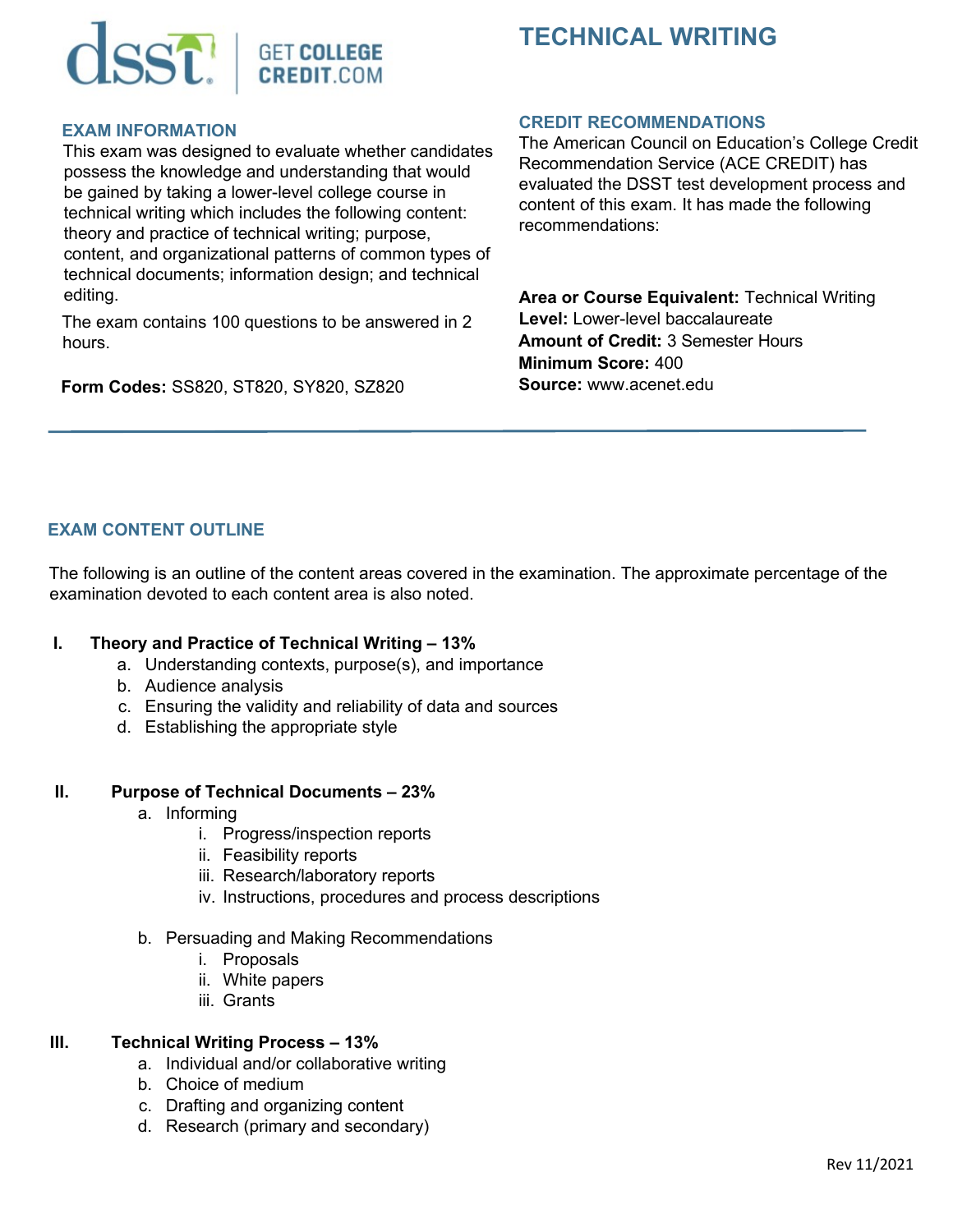# **IV. Document design – 18%**

- a. Elements of document design
	- i. Page formatting
	- ii. Textual formatting
	- iii. Illustration formatting
- b. Strategies of document design
	- i. Readability
	- ii. Usability
	- iii. Accessibility

# **V. Revising, Editing and Final Sections – 33%**

- a. Revising for
	- i. Completeness
	- ii. Concision
	- iii. Accessibility
	- iv. Organization
	- v. Clarity
- b. Editing for
	- i. Concision
	- ii. Grammatical accuracy
	- iii. Technical and referencing accuracy
- c. Final sections
	- i. Cover letters
	- ii. Executive summaries
	- iii. Abstracts

#### **REFERENCES**

Below is a list of reference publications that were either used as a reference to create the exam, or were used as textbooks in college courses of the same or similar title at the time the test was developed. You may reference either the current edition of these titles or textbooks currently used at a local college or university for the same class title. It is recommended that you reference more than one textbook on the topics outlined in this fact sheet.

You should begin by checking textbook content against the content outline provided before selecting textbooks that cover the test content from which to study. Sources for study material are suggested but not limited to the following:

- 1. Alfred, Gerald J; Brusaw, Charles T; Oliu, Walter E. (2019) *Handbook of Technical Writing,* 12th Edition.
- 2. Markel, Mike. (2021) Technical Communication, 13<sup>th</sup> Edition. Bedford / St. Martin's.
- 3. Gerson/Gerson. (2019). *Technical Communication: Process and Product,* 9th Edition. Pearson

#### **SAMPLE QUESTIONS**

All test questions are in a multiple-choice format, with one correct answer and three incorrect options. The following are samples of the types of questions that may appear on the exam.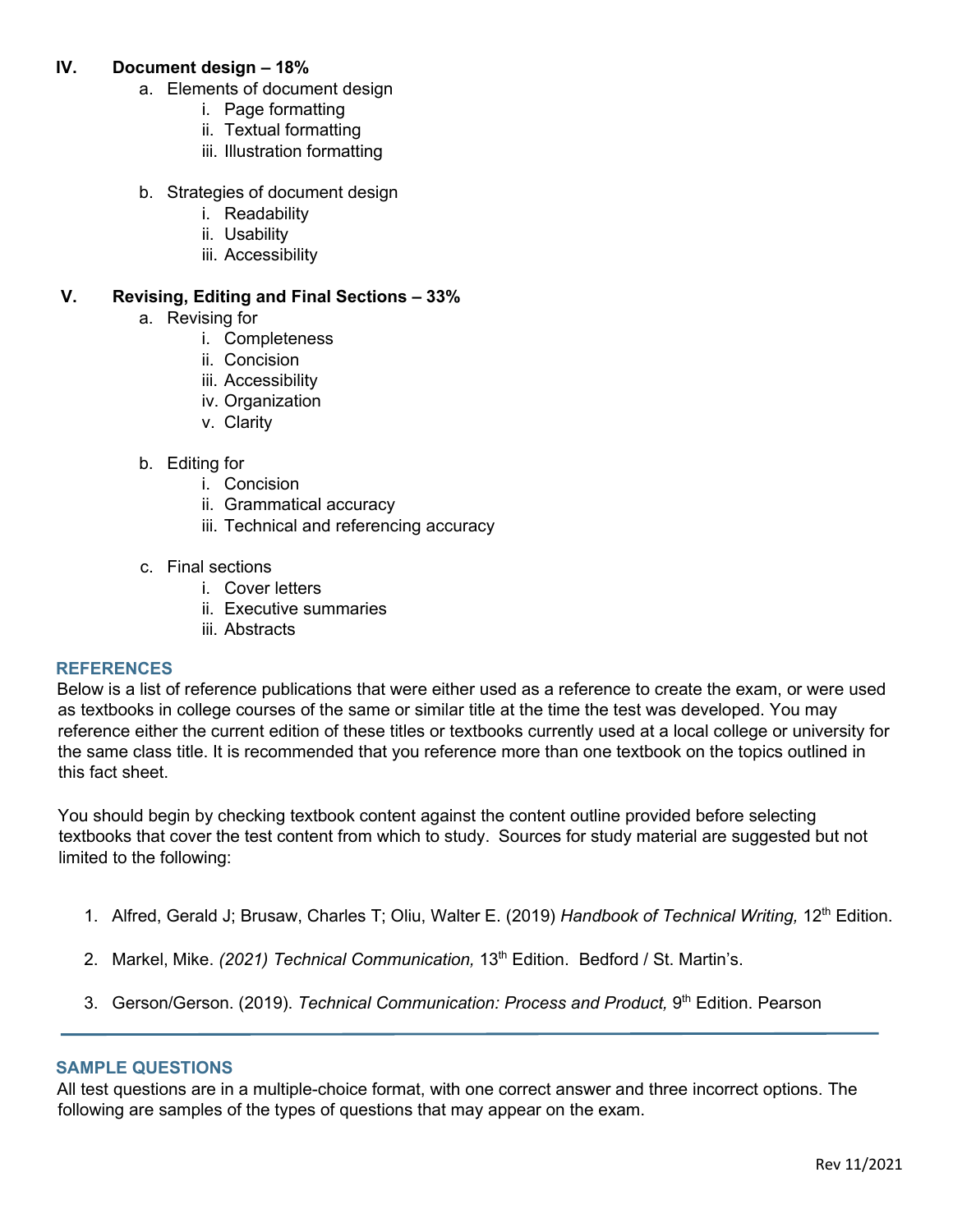- 1. A report that studies the practicality of a proposed plan and then recommends an action is a/an
	- a. feasibility report.
	- b. Lab/test report.
	- c. Inspection report.
	- d. Investigation report.

2. Which of the following graphics is best for displaying continuous change over time?

- a. Bar chart
- b. Line graph
- c. Schematic diagram
- d. Table
- 3. The major difference between proposals and many other technical documents is that proposals are
	- a. long and formal
	- b. written by committees
	- c. overtly persuasive
	- d. presented orally as well as in writing

Questions 4-8 refer to the following group of numbered sentences:

- 1) The rabbits did not build up as much fat in the walls of their arteries as expected.
- 2) One group was left unattended except at feeding time, while the other received some old-fashioned tender loving care (TLC) every day for at least one hour.
- 3) Researchers at Ohio State University made an unexpected finding while feeding a group of rabbit's highcholesterol diets in preparation for an experiment.
- 4) The TLC rabbits developed only one-third as many fatty deposits as the others.
- 5) Investigating further, the team fed high doses of cholesterol to two new groups of rabbits.
- 6) One researcher mentioned that she had given these rabbits special treatment, greeting and cuddling each four to five times a day.
- 4. If the sentences are arranged into a coherent paragraph, which sentence will come third in the sequence?
	- a. 1
	- b. 2
	- c. 5
	- d. 6
- 5. If the sentences now numbered 1 and 6 were combined into one sentence, the new sentence would begin with which of the following?